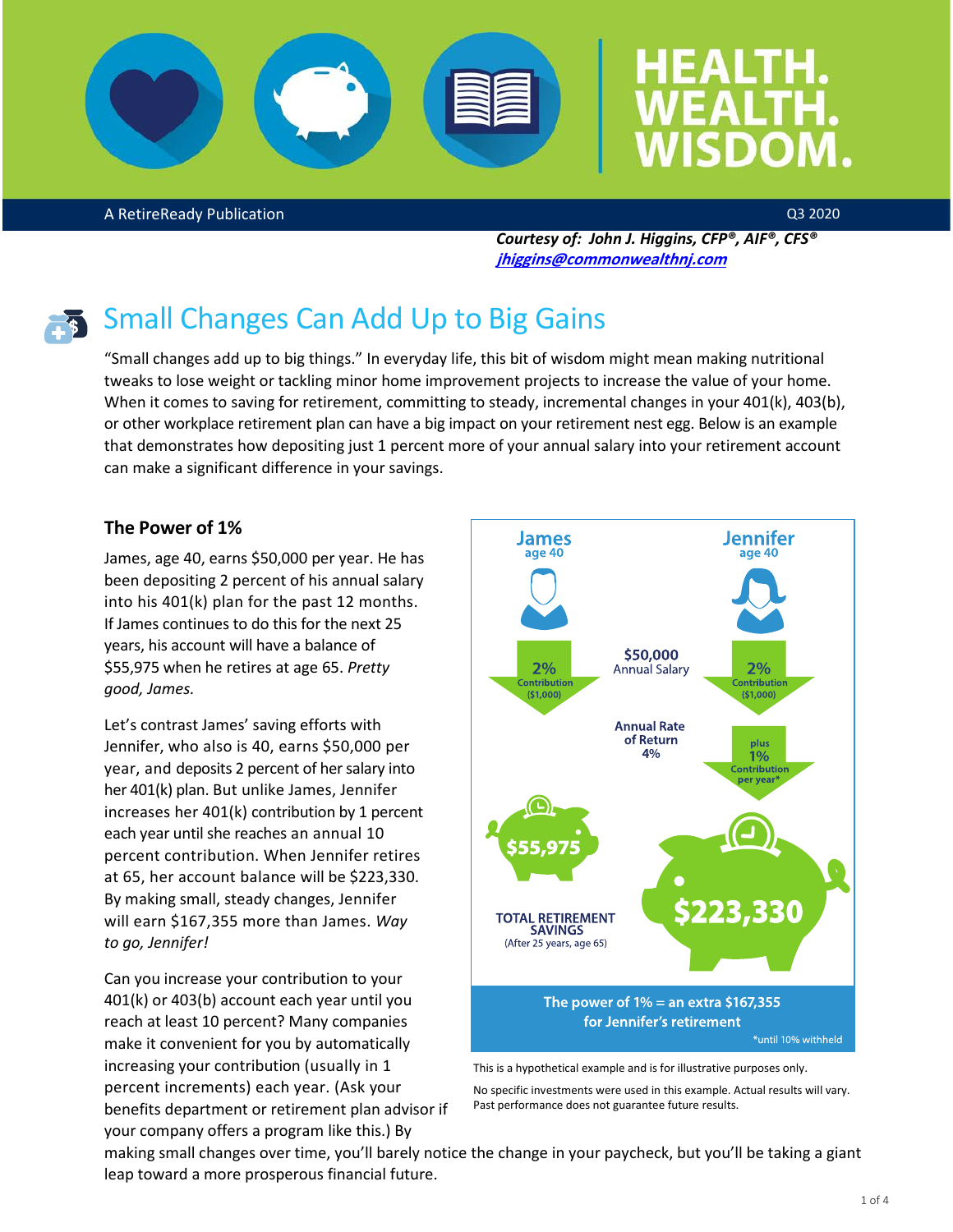

## Is Withdrawing from Your 401(k) a Good Idea?

If you find yourself caught between a financial rock and a hard place, you may wonder if it's possible—and advisable—to take money out of your retirement plan while you're still working. The answer to this common question is it depends. When quick cash will provide a solution to a financial problem and your regular savings aren't enough, tapping into a 401(k) account might be an unavoidable last resort. In the long run, however, depleting your 401(k) funds could do you more harm than good.

It's important to remember that a 401(k) plan is designed to be a long-term savings account. Because of this, and a 401(k)'s tax-favored benefits, the IRS may impose penalties in certain scenarios if you take money out of your account before you turn 59½. So, depending on why you need the money and your personal financial circumstances, think twice about taking money out of your 401(k) plan. Let's look at the potential withdrawal options:\*

#### **Age 59½** 1

As you may have guessed, if you are 59½ or older, you may withdraw funds from your 401(k) account without incurring penalties for taking the money out. You will have to pay taxes on the amount you withdraw if the money was deposited on a pretax basis.

### **Substantially Equal Periodic Payments** 2

Also known as a 72(t) distribution, this is a way for you to withdraw your 401(k) monies if you are younger than 59½ and avoid a 10 percent early withdrawal penalty. A 72(t) distribution is a series of equal payments that must generally continue unchanged for five years or until you reach age 59½, whichever is later. Payments cannot be modified in any way once they begin. So, while this might not be an option for everyone, it could be a lifeline for those who are close to 59½.

# 3

#### **Loans**

When you take a loan from your 401(k), you're borrowing from your own retirement savings account and paying yourself back with interest. Sounds good, right? Not so fast. Borrowing from your 401(k) might provide short-term relief but long-term harm. Here are five reasons to avoid taking a 401(k) loan:

- **You'll be taxed twice** because you'll pay the loan back with after-tax money, which will be taxed again when you ultimately withdraw it for retirement.
- **Your take-home pay will be reduced** because the loan repayments will automatically be deducted from your paycheck.
- **Your taxable income will increase** because you'll no longer be making pretax deferrals while you repay your loan.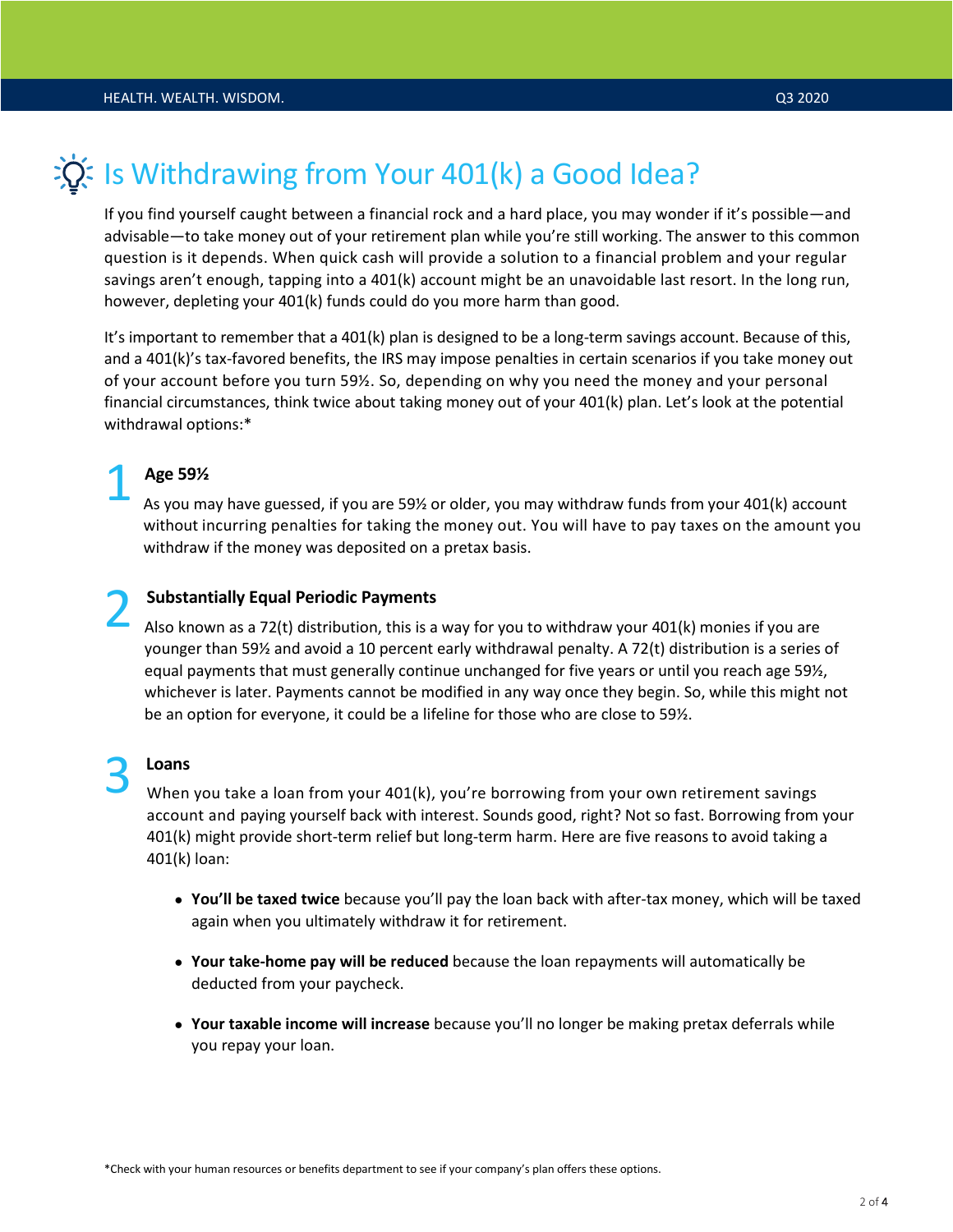- **You'll miss out on compounding** because the money you withdraw won't be invested and therefore won't earn interest.
- If you leave your company, **you may be forced to repay the loan in full**, or taxes will be due, and a 10 percent early withdrawal penalty will be assessed if you are younger than 59½.

#### **Financial Hardship**

4

The IRS allows retirement account owners to withdraw 401(k) funds if they are needed to satisfy a "heavy and immediate financial need," [as defined by the IRS.](https://www.irs.gov/retirement-plans/plan-participant-employee/retirement-topics-hardship-distributions) If you withdraw funds due to hardship, you'll owe taxes on the untaxed portion of the funds you withdraw and you'll be assessed—you guessed it—a 10 percent early withdrawal penalty if you're younger than 59½. A hardship distribution should be taken only after you have exhausted alternative options.

#### **Special Temporary Withdrawal Rules for Those Affected by COVID-19** 5

Perhaps your financial situation has been adversely affected by the COVID-19 pandemic. If this is the case, you may qualify for a waiver of the 10 percent early withdrawal penalty for retirement account distributions or other retirement withdrawal or loan relief provisions. To qualify, [you must meet](https://www.irs.gov/newsroom/coronavirus-related-relief-for-retirement-plans-and-iras-questions-and-answers) [specific criteria](https://www.irs.gov/newsroom/coronavirus-related-relief-for-retirement-plans-and-iras-questions-and-answers) laid out by the IRS. Speak with your financial advisor or tax professional to determine if your situation qualifies you to take advantage of these special rules.

#### **Weigh Your Options Carefully**

It's important to remember that when you withdraw money from your retirement savings account, it is no longer being invested and cannot benefit from compound interest or potential market gains. Withdrawing hard-saved funds from your 401(k) plan is not a decision to be made lightly. While weighing the options outlined here, it might help to consult your plan's financial advisor or another trusted financial or tax expert who can steer you in the right direction and help you make a choice that your future self will appreciate.